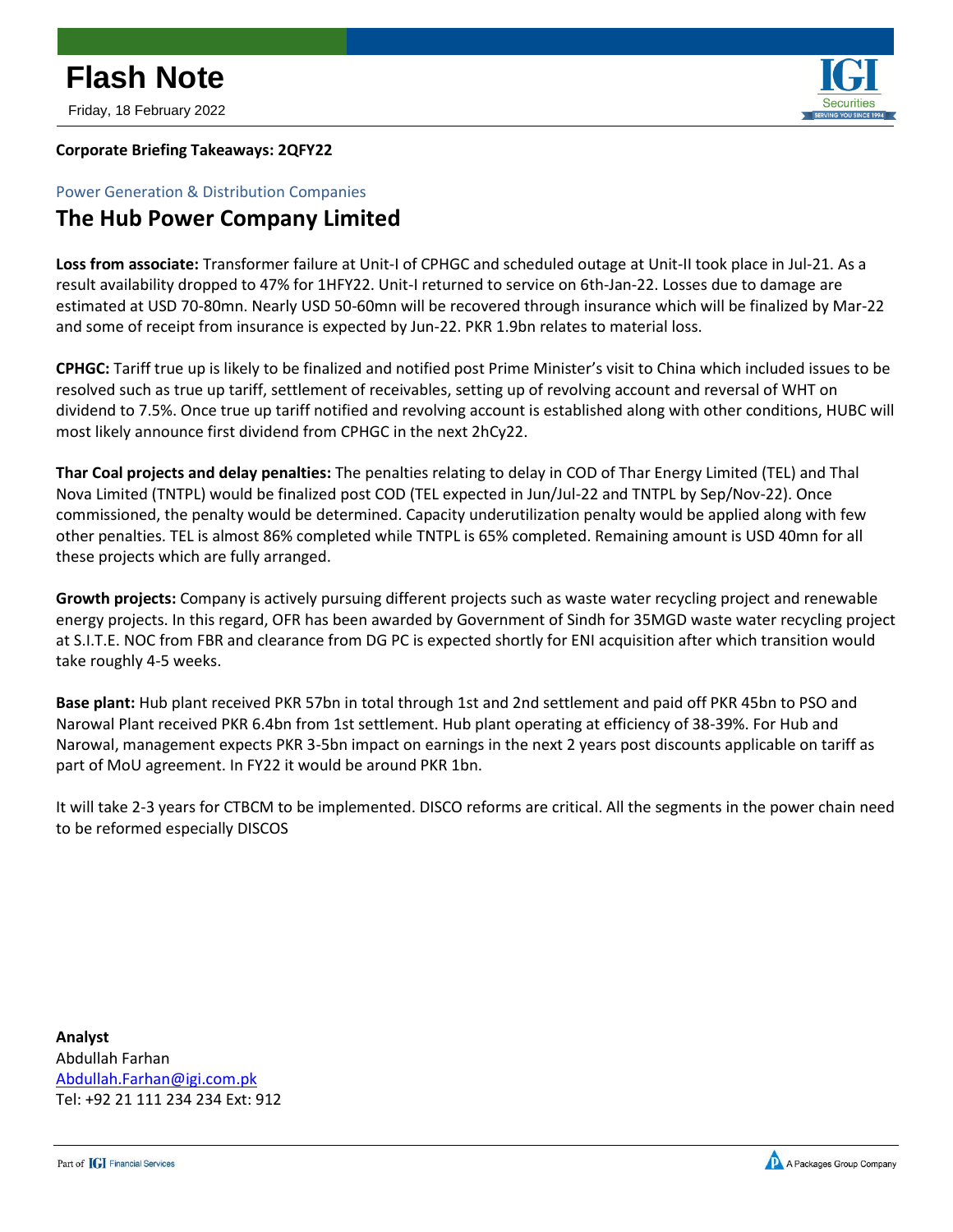

## **Important Disclaimer and Disclosures**

**Research Analyst(s) Certification:** The Research Analyst(s) hereby certify that the views about the company/companies and the security/ securities discussed in this report accurately reflect his or her or their personal views and that he/she has not received and will not receive direct or indirect compensation in exchange for expressing specific recommendations or views in this report. The analyst(s) is principally responsible for the preparation of this research report and that he/she or his/her close family/relative does not own 1% or more of a class of common equity securities of the following company/companies covered in this report.

**Disclaimer:** The information and opinions contained herein are prepared by IGI Finex Securities Limited and is for information purposes only. Whilst every effort has been made to ensure that all the information (including any recommendations or opinions expressed) contained in this document (the information) is not misleading or unreliable, IGI Finex Securities Limited makes no representation as to the accuracy or completeness of the information. Neither, IGI Finex Securities Limited nor any director, officer or employee of IGI Finex Securities Limited shall in any manner be liable or responsible for any loss that may be occasioned as consequence of a party relying on the information. This document takes no account of the investment objectives, financial situation and particular needs of investors, who shall seek further professional advice before making any investment decision. The subject Company (ies) is a client of the IGI Finex Securities Limited and IGI Finex Securities offers brokerage services to Subject Company (ies) on a regular basis, in line with industry practice. This document and the information may not be reproduced, distributed or published by any recipient for any purpose. This report is not directed or intended for distribution to, or use by any person or entity not a client of IGI Finex Securities Limited, else directed for distribution.

**Rating system:** IGI Finex Securities employs three tier ratings system, depending upon expected total return (return is defined as capital gain exclusive of tax) of the security in stated time period, as follows:

### **Recommendation Rating System**

Buy if target price on aforementioned security (ies) is more than 10%, from its last closing price(s) Hold if target price on aforementioned security (ies) is in between -10% and 10%, from its last closing price(s) Sell if target price on aforementioned security (ies) is less than -10%, from its last closing price(s)

**Risk:** Investment in securities are subject to economic risk, market risk, interest rate risks, currency risks, and credit risks, political and geopolitical risks. The performance of company (ies) covered herein might unfavorably be affected by multiple factors including, business, economic, and political conditions. Hence, there is no assurance or guarantee that estimates, recommendation, opinion, etc. given about the security (ies)/company (ies) in the report will be achieved.

**Basic Definitions and Terminologies used: Target Price**: A price target is the projected price level of a financial security stated by an investment analyst or advisor. It represents a security's price that, if achieved, results in a trader recognizing the best possible outcome for his investment, **Last Closing:** Latest closing price, **Market Cap.:** Market capitalization is calculated by multiplying a company's shares outstanding by current trading price. **EPS:** Earnings per Share. **DPS:** Dividend per Share. **ROE:** Return on equity is the amount of net income returned as a percentage of shareholders' equity. **P/E:** Price to Earnings ratio of a company's share price to its per-share earnings. **P/B:** Price to Book ratio used to compare a stock's market value to its book value. **DY:** The dividend yield is dividend per share, divided by the price per share.

IGI Finex Securities Limited Research Analyst(s) Research Identity Number: BRP009 © Copyright 2022 IGI Finex Securities Limited